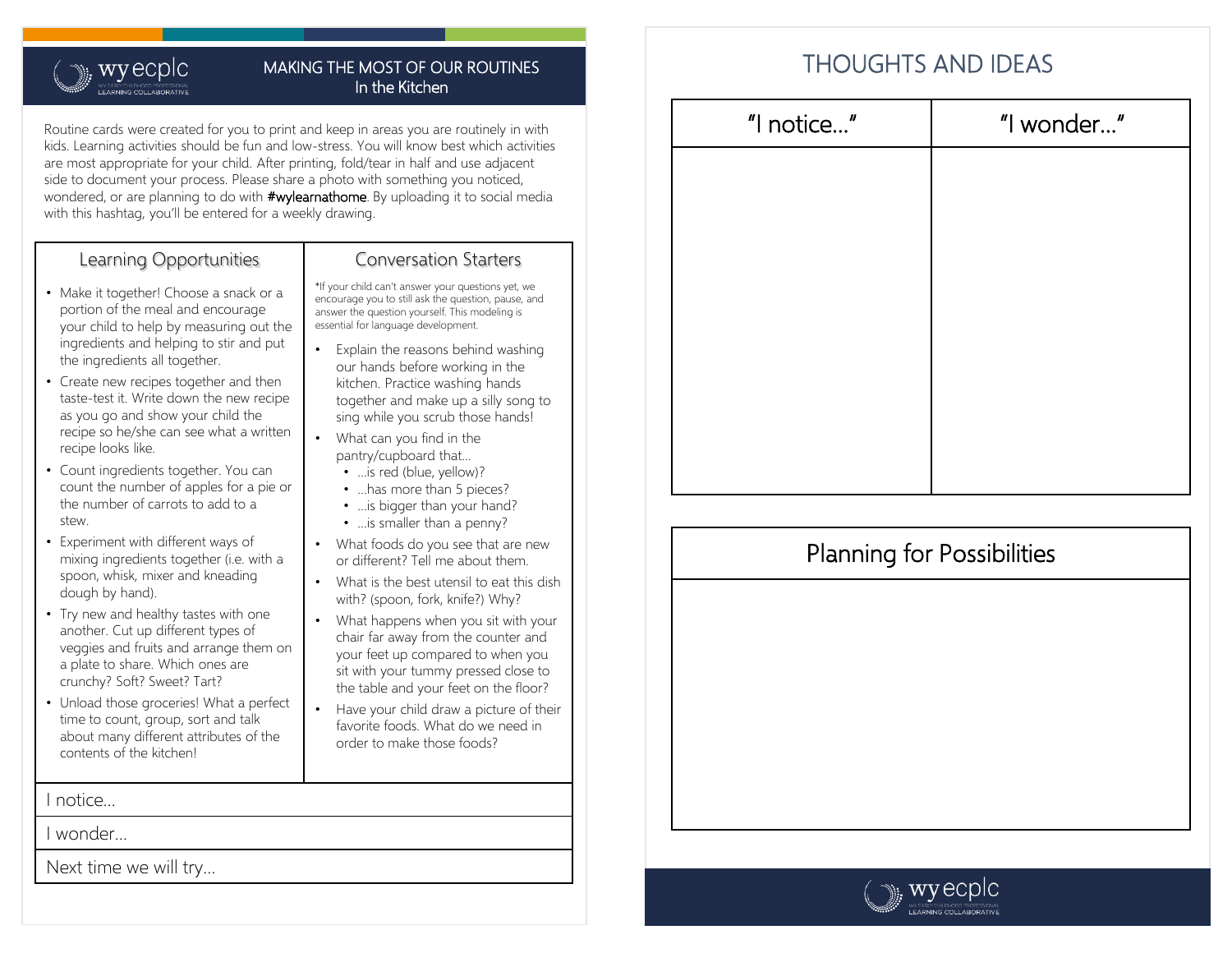### $\mathbf{w}$ , wyecplc Y EARLY CHILDHOOD PROFESSIONAL<br>**FARNING COI LABORATIVE**

### MAKING THE MOST OF OUR ROUTINES In the Car

Routine cards were created for you to print and keep in areas you are routinely in with kids. Learning activities should be fun and low-stress. You will know best which activities are most appropriate for your child. After printing, fold/tear in half and use adjacent side to document your process. Please share a photo with something you noticed, wondered, or are planning to do with **#wylearnathome**. By uploading it to social media with this hashtag, you'll be entered for a weekly drawing.

## Learning Opportunities

- Hunt for shapes in your community. Option: Take pictures and make a shape book at home.
- Hunt for letters as you drive Choose one letter and count how many you see on your drive.
- Have your child choose a color and watch for how many cars you see pass in that color.
- If you're running errands or going multiple places, before you leave the house make a list together that they can also interpret (pictures, recognizable letters, on a map) and have them keep track of where you've been and where you need to go.
- Take turns shouting animals out and the other person responding with what habitat the animal lives in. Example: Caregiver shouts "Shark!" Child responds, "ocean!" Another variation is to play "What am I?" by making the sound of an animal and having your child guess what you are.
- Practice rhyming while driving. You can take turns who gives the starting word and who rhymes. Also try doing rhyming chains and see how many rhyming words you can think of.

I notice…

I wonder…

Next time we will try…

## Conversation Starters

\*If your child can't answer your questions yet, we encourage you to still ask the question, pause, and answer the question yourself. This modeling is essential for language development.

- Early language skills Try to engage in a call and response game. Mimic noises they are making or see if you can get them to mimic your squeals/shouts/babbles.
- Early language skills Use words to talk to your child about what you're hearing or seeing as you drive.
- Talk about the different types of buildings you're seeing (store, restaurant, salon, hotel, etc.). Talk about what happens at each of them.
- Make up a story about someone you see. (Where do you think they're going? Why do you think that?
- What kind of car would you like to have someday? What would it do? What would it look like?
- Do you see anything interesting/beautiful out your window? Why do you think it's interesting/beautiful?

| "I notice" | "I wonder" |
|------------|------------|
|            |            |
|            |            |
|            |            |
|            |            |
|            |            |
|            |            |
|            |            |
|            |            |



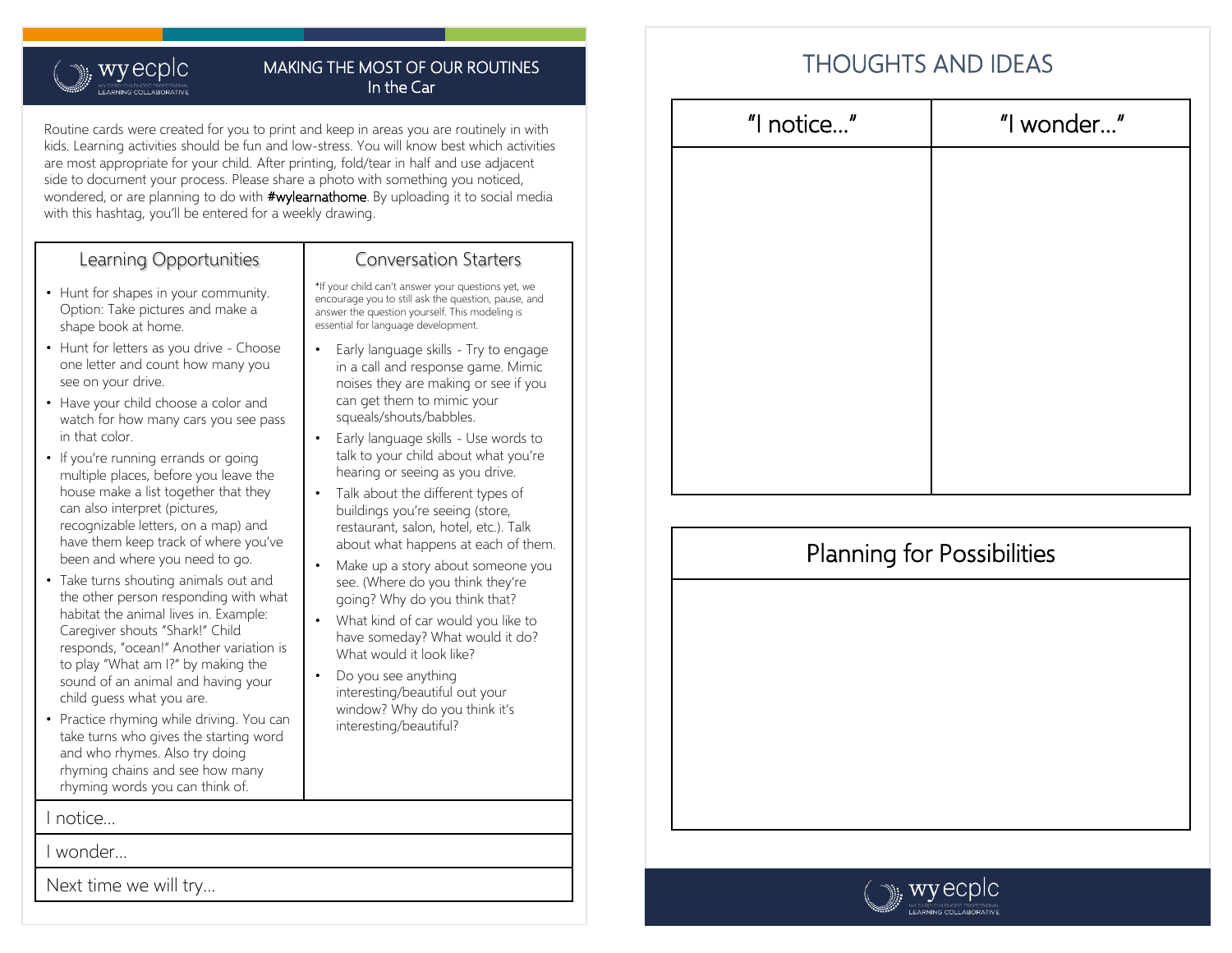### wyecplc **WEARLY CHILDHOOD PROFESSIONAL**<br>**FARNING COLLABORATIVE**

### MAKING THE MOST OF OUR ROUTINES In the Tub

Routine cards were created for you to print and keep in areas you are routinely in with kids. Learning activities should be fun and low-stress. You will know best which activities are most appropriate for your child. After printing, fold/tear in half and use adjacent side to document your process. Please share a photo with something you noticed, wondered, or are planning to do with **#wylearnathome**. By uploading it to social media with this hashtag, you'll be entered for a weekly drawing.

## Learning Opportunities

- Play time! Bring non-traditional toys into the tub (Examples: Legos, Bristle Blocks, toy animals)
- Experiment with sound by having your child pour water from different heights and talk about what they're noticing. You can experiment further by pouring into different sized containers.
- Find different objects to see if they sink or float in the tub. Have your child make predictions before each trial.
- Let children pour, mix, empty, and combine water between different cups/bowls/containers. Use/Introduce new vocabulary such as: halfway, less, more, equal. Children could also tell you about which cups/bowls are heavier or lighter based on how much water there is.
- Use a water bottle or inexpensive water gun and let your child have target practice in the tub. (Aim for shampoo, toys, areas of the all, etc.)
- Pretend to host a cooking show, or pretend you are at a restaurant. Use real cooking utensils, bowls and cups and have your child describe and prepare food.

I notice…

I wonder…

Next time we will try…

## Conversation Starters

\*If your child can't answer your questions yet, we encourage you to still ask the question, pause, and answer the question yourself. This modeling is essential for language development.

- Talk about the temperature of the bath:
	- How hot/cold does the water feel?
- Have your child imagine if they were an animal that lived in water. • What would their animal name
	- be? What would they need to survive?
	- Connect it to what they know, do they know any animals that live in the water?
- Take a picture of your child's hands at the beginning of their bath and at the end.
	- What's different/same?
	- Can you guess what makes your skin change?
- Try to recall what would have made your child need a bath. (Example: Why is there dust in your hair? Where did this red color come from?)
- How does the water feel? (Is it hard/smooth/etc.)
- Try to have your child imagine: Where does the water come from? Where does all the water go after it leaves the tub?

| "I notice" | "I wonder" |
|------------|------------|
|            |            |
|            |            |
|            |            |
|            |            |
|            |            |
|            |            |
|            |            |
|            |            |



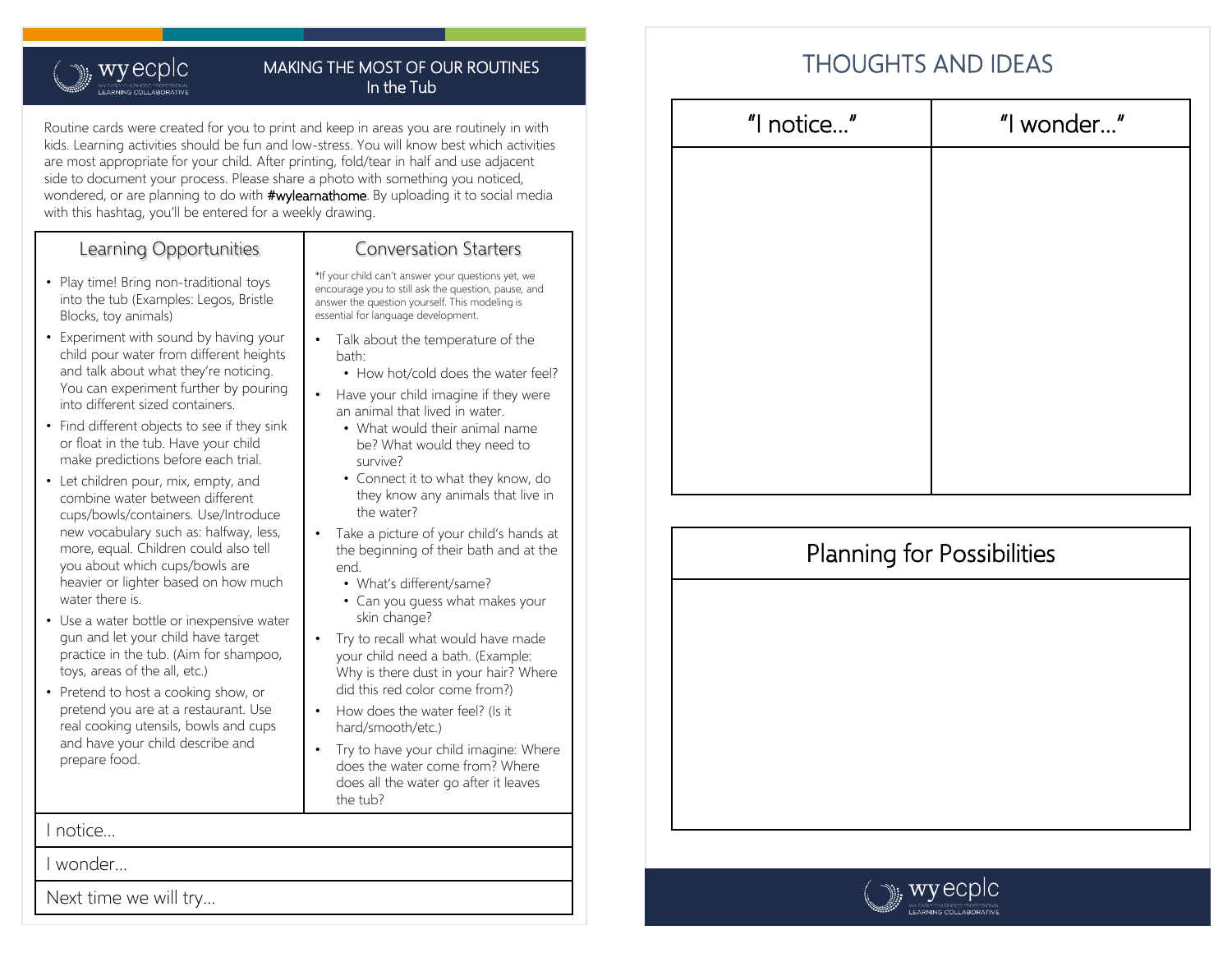### <sub>။</sub>, wyecplc Y EARLY CHILDHOOD PROFESSIONAL<br>**FARNING COI LABORATIVE**

### MAKING THE MOST OF OUR ROUTINES Reading Together

Routine cards were created for you to print and keep in areas you are routinely in with kids. Learning activities should be fun and low-stress. You will know best which activities are most appropriate for your child. After printing, fold/tear in half and use adjacent side to document your process. Please share a photo with something you noticed, wondered, or are planning to do with **#wylearnathome**. By uploading it to social media with this hashtag, you'll be entered for a weekly drawing.

## Learning Opportunities

- Read in a silly or different voice. Changing your tone or volume engages children in new ways.
- Follow your child's lead. If they want to skip pages or go back, that's ok! Point out interesting objects in the illustrations and add other details you might know about what you see.
- Look for details in the pictures that you haven't noticed before. Point them out to each other.
- Have your child read to you. Encourage them to look at the pictures and tell you what is happening in the story.
- Act it out! Create costumes, masks, or puppets using things you have around your home. Designate an area as the stage and let your children reenact the story as you retell it or on their own.
- Make predictions. Before you turn the page, have your child guess what will happen next.

I notice…

I wonder…

Next time we will try…

### Conversation Starters

\*If your child can't answer your questions yet, we encourage you to still ask the question, pause, and answer the question yourself. This modeling is essential for language development.

- Relate illustrations to the real world.
	- What time of day is it in this story?
	- Where is this story happening? (inside, outside, in a city, in nature)
	- Could this happen in real life?
- What do you notice in this picture?
- What do you think that character feels like right now? Why?
- What was your favorite part of the story?
- Has that ever happened to you? Tell me about it.
- As you read, you might come across a new or silly word. Ask your child what they think that word means.
- If you lived in this story, who or what would you like to be? What would you do?

| "I wonder" |
|------------|
|            |
|            |
|            |
|            |
|            |
|            |
|            |
|            |



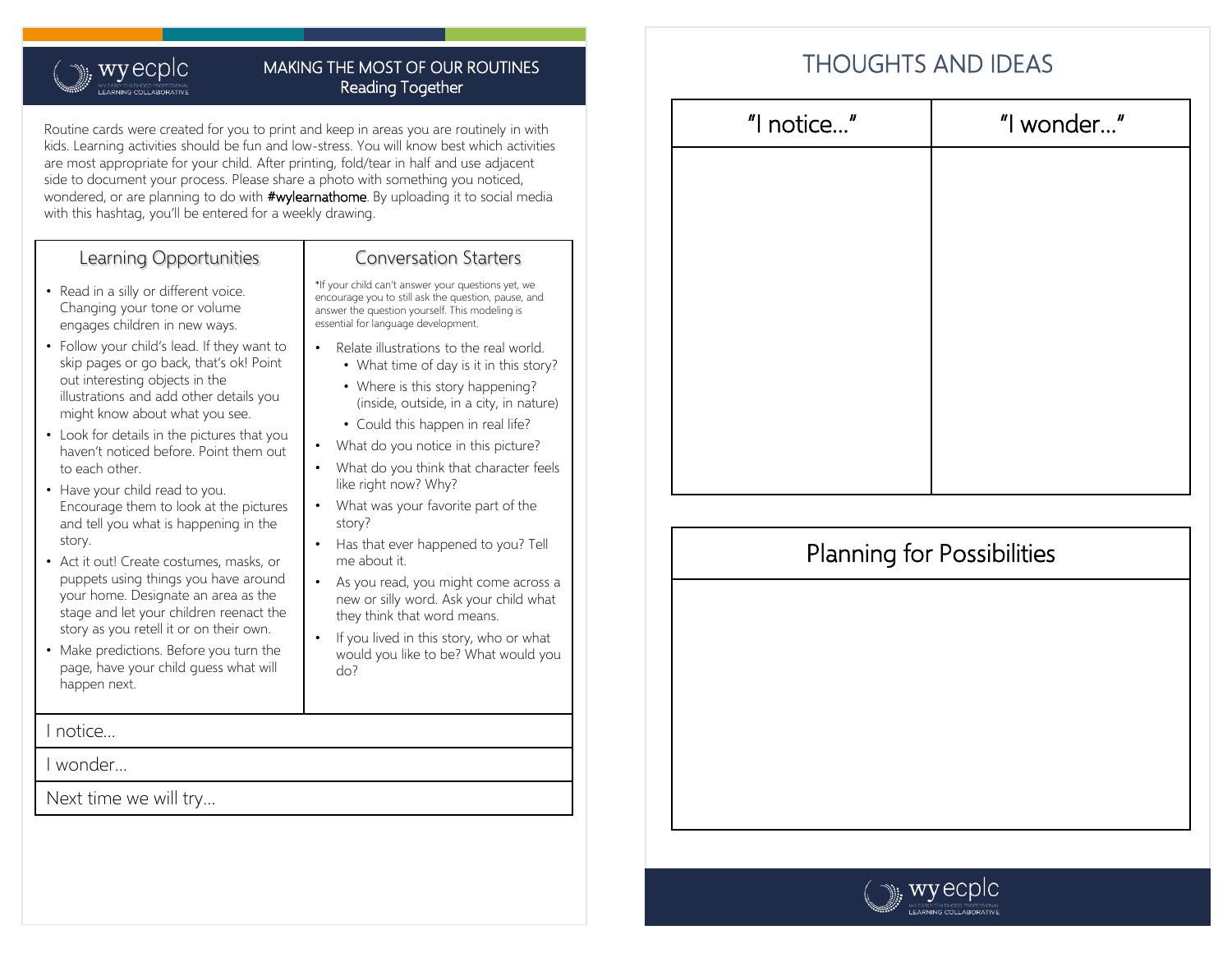### $\mathbf{w}$ , wyecplc *IN EARLY CHILDHOOD PROFESSIONAL*<br>**FARNING COLLABORATIVE**

### MAKING THE MOST OF OUR ROUTINES In the Backyard

Routine cards were created for you to print and keep in areas you are routinely in with kids. Learning activities should be fun and low-stress. You will know best which activities are most appropriate for your child. After printing, fold/tear in half and use adjacent side to document your process. Please share a photo with something you noticed, wondered, or are planning to do with **#wylearnathome**. By uploading it to social media with this hashtag, you'll be entered for a weekly drawing.

## Learning Opportunities

- Paint with water! Let your child use a paintbrush and a cup of water to paint your fence, concrete sidewalk, or on brick.
- Think of a critter that might live in your backyard and work together to build a habitat they would enjoy.
- Take a pencil and paper outside. Find something interesting to set on the paper and trace the shadow the object makes.
- Go on a bug hunt. Ask children to predict where they think bugs are hiding, and then have them check where they predicted. Option: Put the bug/insect in a jar for the afternoon and make observations.
- Take turns tracing each other on the sidewalk and label different parts of the body.
- Go on an imaginary bear hunt! Pretend there's a bear living in your backyard and create different obstacles you'll need to get through to escape.
- With parent supervision, give your child a pair of scissors and have them give the grass a haircut.

I notice…

I wonder…

Next time we will try…

### Conversation Starters

\*If your child can't answer your questions yet, we encourage you to still ask the question, pause, and answer the question yourself. This modeling is essential for language development.

- Before you go outside, talk to your child about if they think it's cold/hot. Ask them for evidence. Why do you think it will be cold/hot? Go outside and discuss if their prediction was right.
- What do you think lives out here?
- When investigating objects:
	- What did you notice?
	- What surprises you about that?
- Lay on your back and describe what you think clouds look like. Use interesting and descriptive language.
- Both close your eyes and ask them: What do you hear? How do you know what that is?
- How do you think the grass/dirt/rocks will feel under your feet?

| "I notice" | "I wonder" |
|------------|------------|
|            |            |
|            |            |
|            |            |
|            |            |
|            |            |
|            |            |
|            |            |
|            |            |



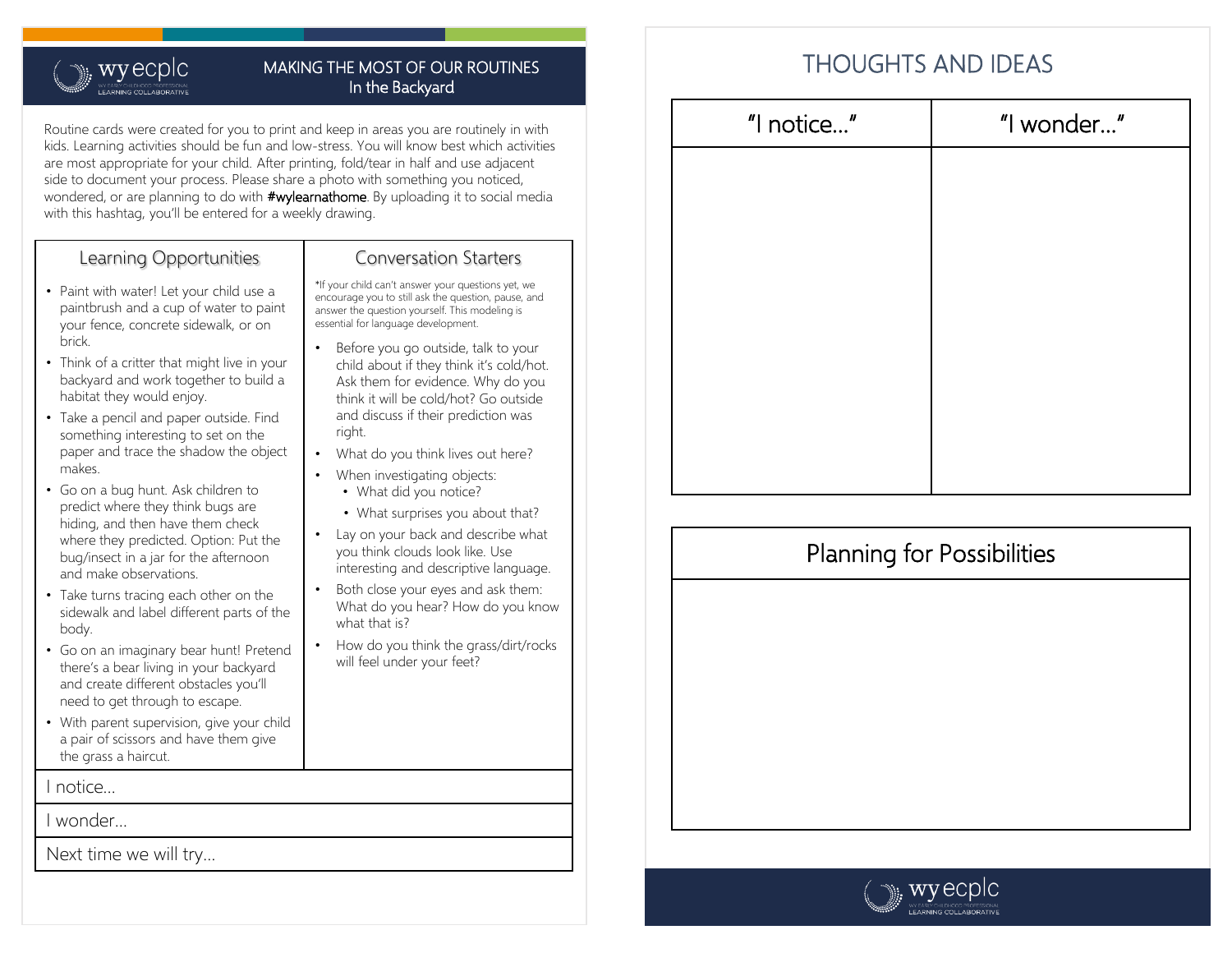### $\mathbf{w}$ , wyecplc Y EARLY CHILDHOOD PROFESSIONAL<br>F**ARNING COLLABORATIVE**

#### MAKING THE MOST OF OUR ROUTINES At the Table

Routine cards were created for you to print and keep in areas you are routinely in with kids. Learning activities should be fun and low-stress. You will know best which activities are most appropriate for your child. After printing, fold/tear in half and use adjacent side to document your process. Please share a photo with something you noticed, wondered, or are planning to do with **#wylearnathome**. By uploading it to social media with this hashtag, you'll be entered for a weekly drawing.

## Learning Opportunities

- Set the table together! Talk about how many plates/bowls you will need. How many cups and utensils?
- Talk about something that interests your child as you eat together. Back and forth conversations are instrumental to growth and development.
- Make use of your child's senses. Take turns sniffing spices and herbs. How many can they identify by smell? How about taste? Incorporate a secret ingredient into your meal and see if your child can figure out what it is.
- Bring an object or artifact that will be new to your child and make it a centerpiece at your dinner table. Ask your child what the object might be. Take all guesses and offer creative possibilities.
- Experiment with different ways to eat food -- try different utensils (including chopsticks, spoons, and sporks) and talk about the differences of each one.
- Time to clean up! Scrape the leftovers off (using hand-over-hand, if your child needs help), rinse the dishes, load the dishwasher together. Cleaning up is an important part of mealtime.

I notice…

I wonder…

Next time we will try…

## Conversation Starters

\*If your child can't answer your questions yet, we encourage you to still ask the question, pause, and answer the question yourself. This modeling is essential for language development.

- What are some words you would use to describe the chicken (rice, veggies, etc.) we're eating? Let's think of words that describe how it smells, tastes, and sounds when we chew.
- What shapes are the foods on your plate?
- Your sandwich has a lot of ingredients! Describe some of them for me.
- What could we do to make our meals healthier (e.g. drink water instead of soda)?
- I wonder how you could create this lunch by using playdough or art materials? Maybe after lunch you could try out some of your ideas.
- Pretend you are eating your favorite meal, and suddenly, an alien comes down from a spaceship and says, "I've never seen any of this food before. Tell me about it!" What would you say? Let's make a story out of it.

| "I notice" | "I wonder" |
|------------|------------|
|            |            |
|            |            |
|            |            |
|            |            |
|            |            |
|            |            |
|            |            |
|            |            |